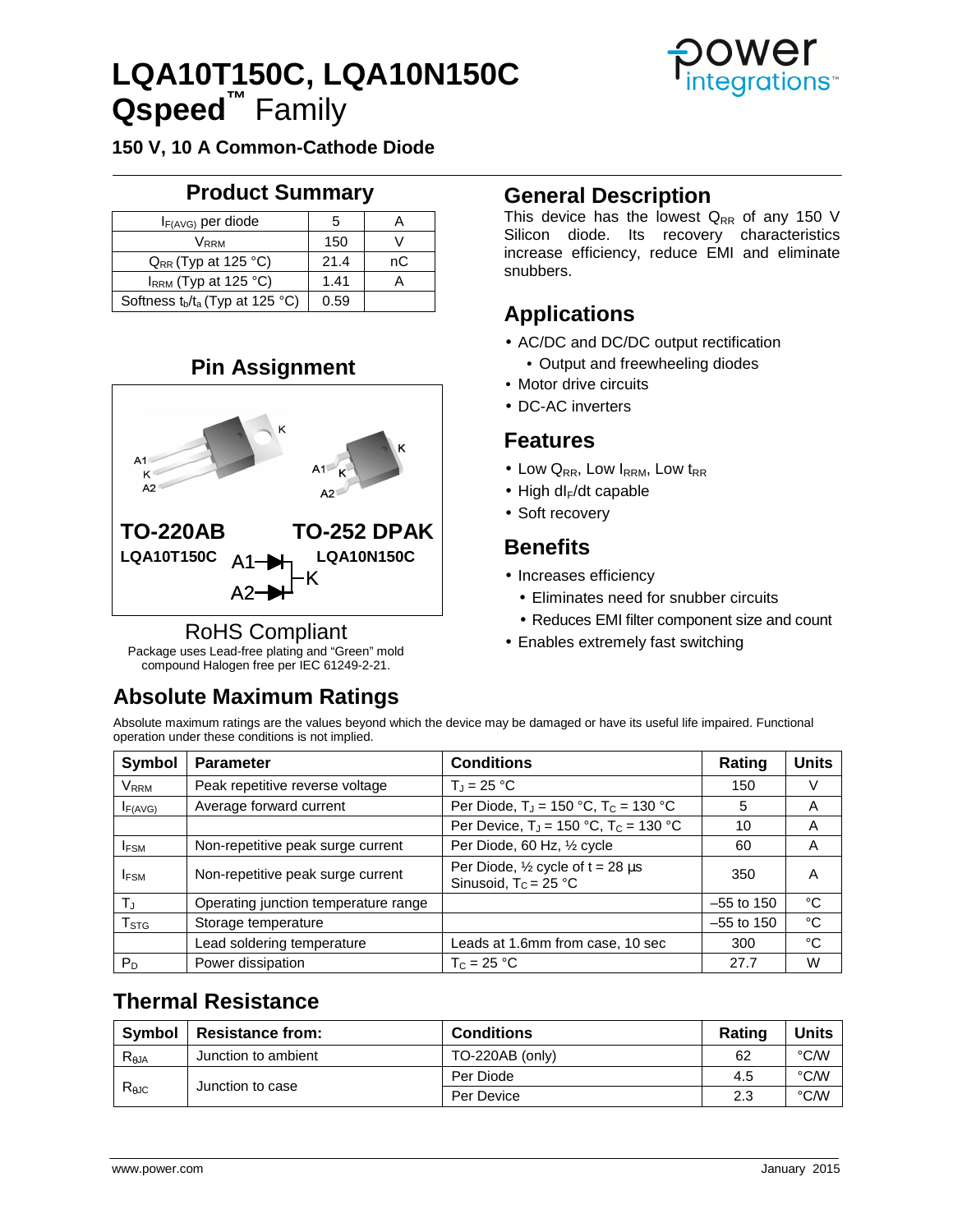| Symbol                                                               | <b>Parameter</b>                  | <b>Conditions</b>                       |                                       | Min                      | <b>Typ</b> | <b>Max</b>               | <b>Units</b> |  |
|----------------------------------------------------------------------|-----------------------------------|-----------------------------------------|---------------------------------------|--------------------------|------------|--------------------------|--------------|--|
|                                                                      | DC Characteristics per diode      |                                         |                                       |                          |            |                          |              |  |
| l <sub>R</sub>                                                       | Reverse current per diode         |                                         | $V_R$ = 150 V, T <sub>J</sub> = 25 °C |                          |            | 250                      | μA           |  |
|                                                                      |                                   | $V_R = 150 V$ , T <sub>J</sub> = 125 °C |                                       |                          | 0.1        |                          | mA           |  |
| $V_F$                                                                | Forward voltage per diode         |                                         | $I_F = 5 A$ , $T_J = 25 °C$           |                          | 0.95       | 1.1                      | $\vee$       |  |
|                                                                      |                                   | $I_F = 5 A$ , T <sub>J</sub> = 150 °C   |                                       |                          | 0.8        |                          | $\vee$       |  |
| $C_J$                                                                | Junction capacitance per<br>diode | $V_R$ = 10 V, 1 MHz                     |                                       |                          | 22         | $\overline{\phantom{a}}$ | рF           |  |
| <b>Dynamic Characteristics per diode</b>                             |                                   |                                         |                                       |                          |            |                          |              |  |
| $t_{RR}$                                                             | Reverse recovery time,            | $dl_F/dt = 100$ A/us                    | $T_J = 25 °C$                         |                          | 15.1       |                          | ns           |  |
| per diode                                                            | $V_R$ = 100 V,<br>$I_F = 5A$      | $T_{J}$ = 125 °C                        |                                       | 23.6                     |            | ns                       |              |  |
| $Q_{RR}$                                                             | Reverse recovery charge,          | $dl_F/dt = 100 \text{ A} \mu \text{s}$  | $T_J = 25 °C$                         |                          | 8.6        | 21.3                     | nC           |  |
|                                                                      | per diode                         | $V_R$ = 100 V,<br>$I_F = 5A$            | $T_{J}$ = 125 °C                      |                          | 21.4       |                          | nС           |  |
| <b>IRRM</b>                                                          | Maximum reverse                   | $dl_F/dt = 100$ A/ $\mu$ s              | $T_J = 25 °C$                         |                          | 0.92       | 2.06                     | A            |  |
|                                                                      | recovery current, per<br>diode    | $V_R$ = 100 V,<br>$F = 5A$              | $T_J = 125 °C$                        |                          | 1.41       |                          | A            |  |
| S                                                                    |                                   | $dl_F/dt = 100$ A/ $\mu$ s              | $T_J = 25 °C$                         |                          | 0.69       | ٠                        |              |  |
| Softness per diode = $\frac{t_b}{t_a}$<br>$V_R$ = 100 V,<br>$F = 5A$ | $T_J = 125 °C$                    |                                         | 0.59                                  | $\overline{\phantom{a}}$ |            |                          |              |  |

# **Electrical Specifications** at  $T_J = 25$  °C (unless otherwise specified)

**Note to component engineers**: Q-Series diodes employ Schottky technologies in their design and construction. Therefore, component engineers should plan their test setups to be similar to traditional Schottky test setups. (For further details, see application note AN-300.)









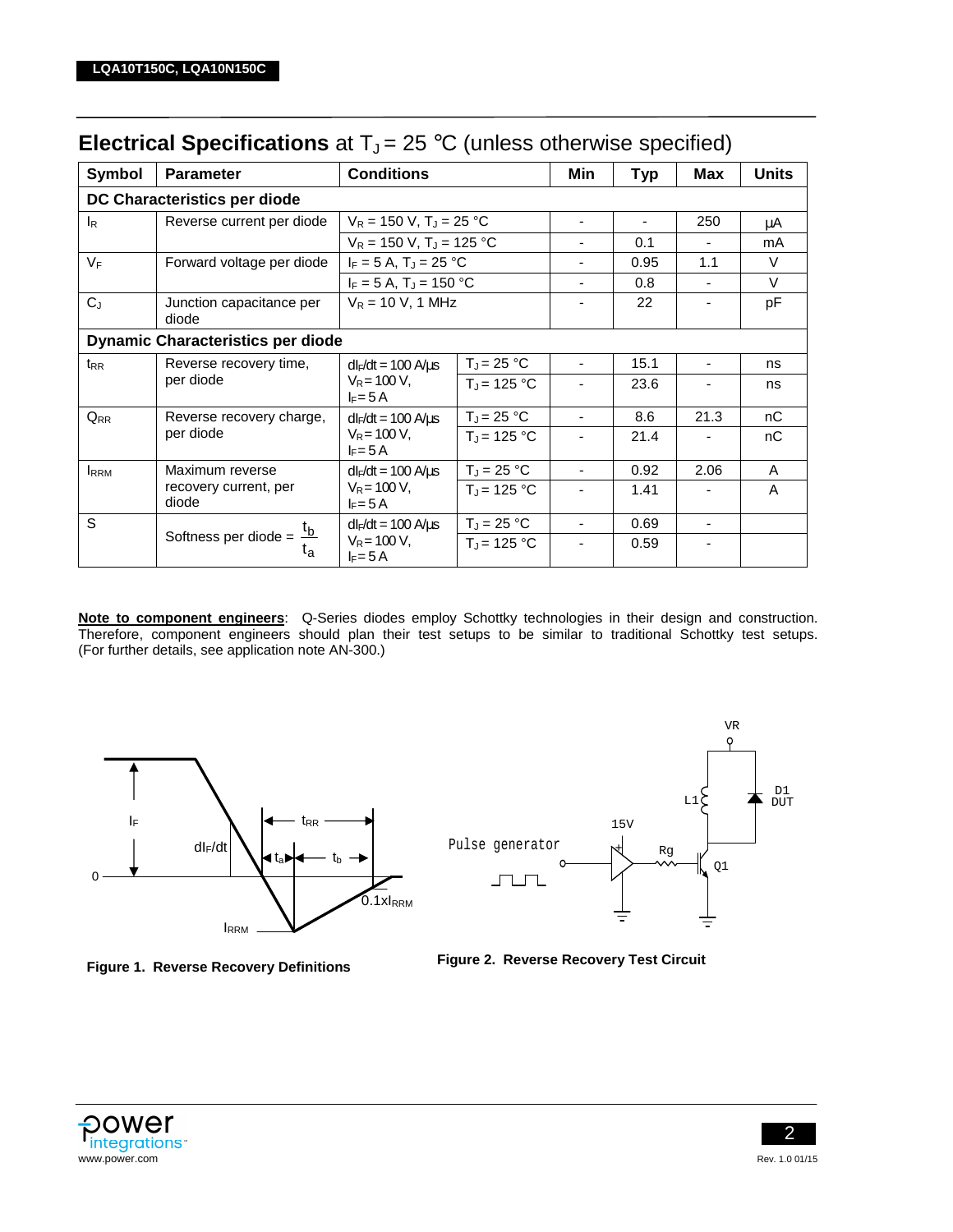

# **Electrical Specifications at TJ = 25** °**C (unless otherwise specified)**



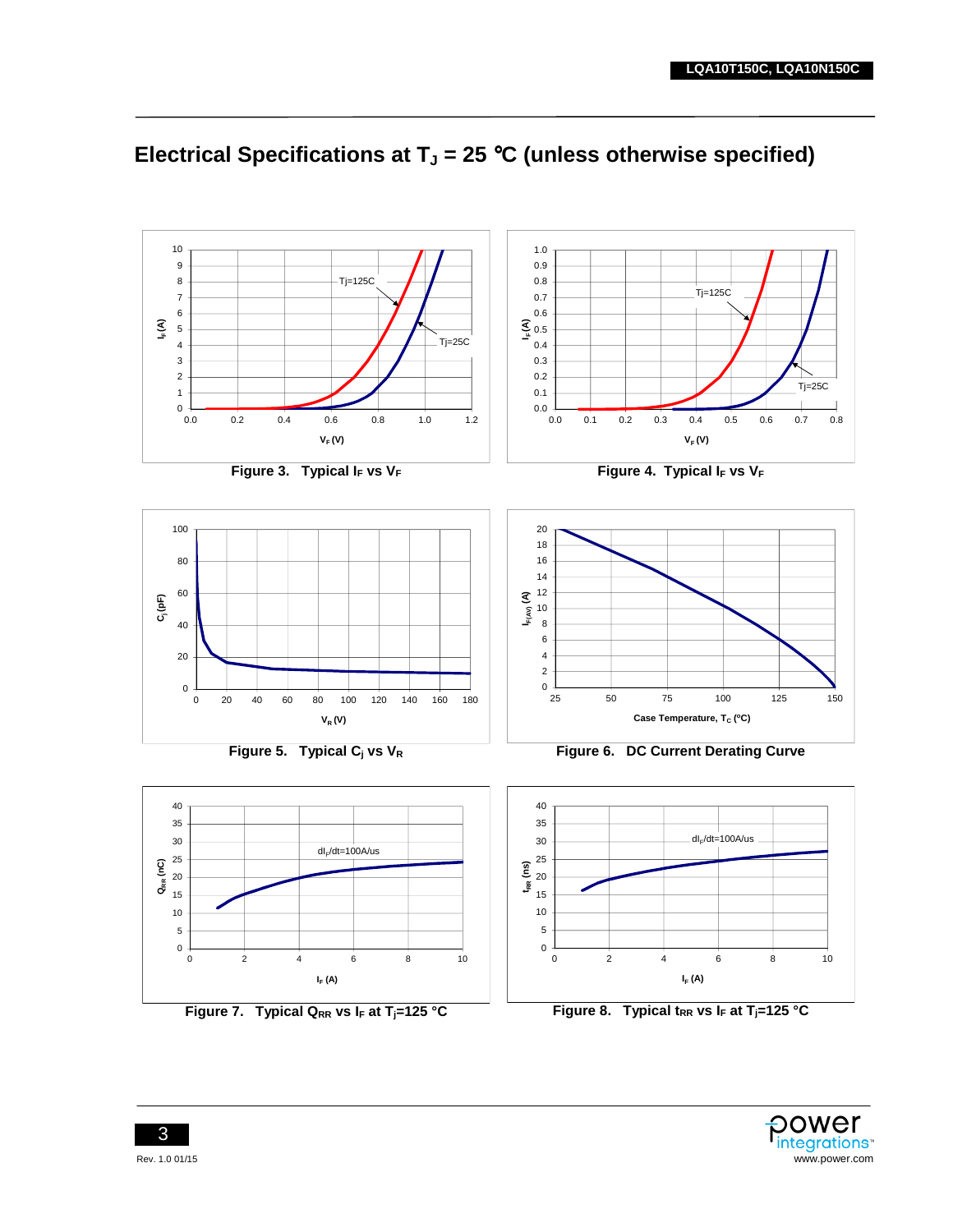



**Figure 11. Normalized Maximum Transient Thermal Impedance** 



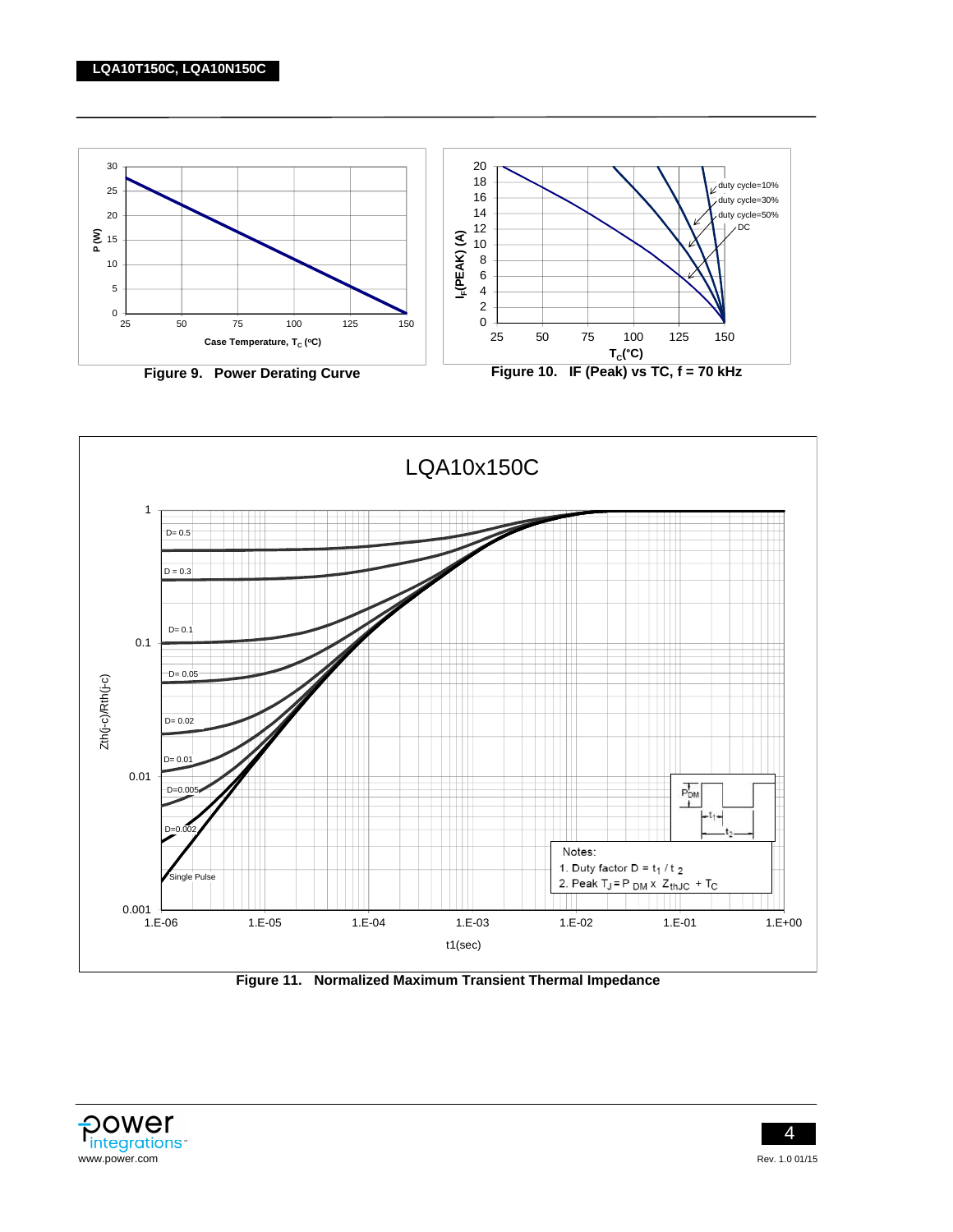# **Dimensional Outline Drawings**

TO-220AB



|                | <b>Millimeters</b> |            |  |
|----------------|--------------------|------------|--|
| <b>Dim</b>     | <b>MIN</b>         | <b>MAX</b> |  |
| A              | 4.32               | 4.70       |  |
| A <sub>1</sub> | 1.11               | 1.38       |  |
| A <sub>2</sub> | 2.59               | 2.79       |  |
| b              | 0.77               | 1.00       |  |
| b <sub>2</sub> | 1.23               | 1.36       |  |
| C              | 0.34               | 0.47       |  |
| D              | 14.71              | 15.75      |  |
| D1             | 9.05               | 9.25       |  |
| E              | 9.96               | 10.36      |  |
| е              | 2.44               | 2.64       |  |
| e1             | 4.98               | 5.18       |  |
| L              | 12.70              | 14.22      |  |
| L1             |                    | 3.90       |  |
| ØΡ             | 3.71               | 3.96       |  |
| Q              | 2.54               | 2.90       |  |

| <b>Mechanical Mounting Method</b> | <b>Maximum Torque / Pressure specification</b>                                              |
|-----------------------------------|---------------------------------------------------------------------------------------------|
| Screw through hole in package tab | 1 Newton Meter (nm) or 8.8 inch-pounds (lb-in)                                              |
| Clamp against package body        | 12.3 kilogram-force per square centimeter (kgf/cm <sup>2</sup> ) or 175 lbf/in <sup>2</sup> |

TO-252 DPAK



|                | <b>Millimeters</b>       |             |  |
|----------------|--------------------------|-------------|--|
| Dim            | <b>MIN</b><br><b>MAX</b> |             |  |
| A              | 2.20                     | 2.38        |  |
| A <sub>1</sub> | 0                        | 0.10        |  |
| A <sub>2</sub> | 0.90                     | 1.10        |  |
| þ              | 0.72                     | 0.85        |  |
| b2             | 0.72                     | 0.90        |  |
| b <sub>3</sub> | 5.13                     | 5.46        |  |
| c2             | 0.47                     | 0.60        |  |
| D              | 6.00                     | 6.20        |  |
| Е              | 6.50                     | 6.70        |  |
| e              | 2.186                    | 2.386       |  |
| н              | 9.80                     | 10.40       |  |
| L              | 1.40                     | 1.70        |  |
| L1             | 2.90 REF                 |             |  |
| L <sub>2</sub> |                          | 0.51 BSC    |  |
| L <sub>3</sub> | 0.90                     | 1.25        |  |
| L4             | 0.60                     | 1.00        |  |
| L <sub>5</sub> | 0.15                     | 0.75        |  |
| L <sub>6</sub> | 1.80 REF                 |             |  |
| Θ              | 0°                       | $8^{\circ}$ |  |
| Θ1             | $5^\circ$                | $9^{\circ}$ |  |



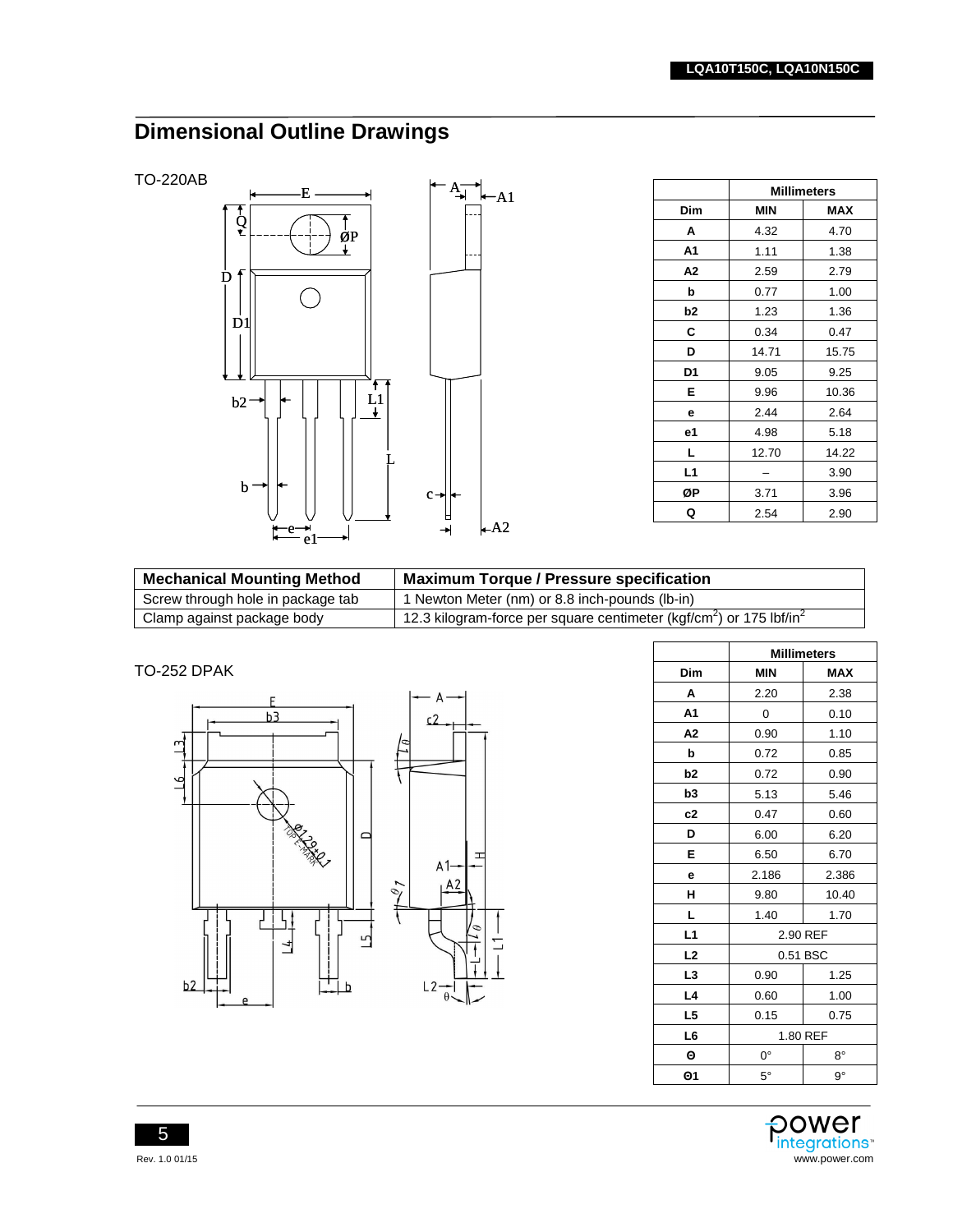**Soldering time and temperature:** This product has been designed for use with hightemperature, lead-free solder. The component leads can be subjected to a maximum temperature of 300 °C, for up to 10 seconds. See Application Note AN-303, for more details.

### **Ordering Information**

| <b>Part Number</b> | Package     | <b>Packing</b>  |
|--------------------|-------------|-----------------|
| LQA10T150C         | TO-220AB    | 50 units/tube   |
| LQA10N150C         | TO-252 DPAK | 2500 units/reel |

**The information contained in this document is subject to change without notice.**



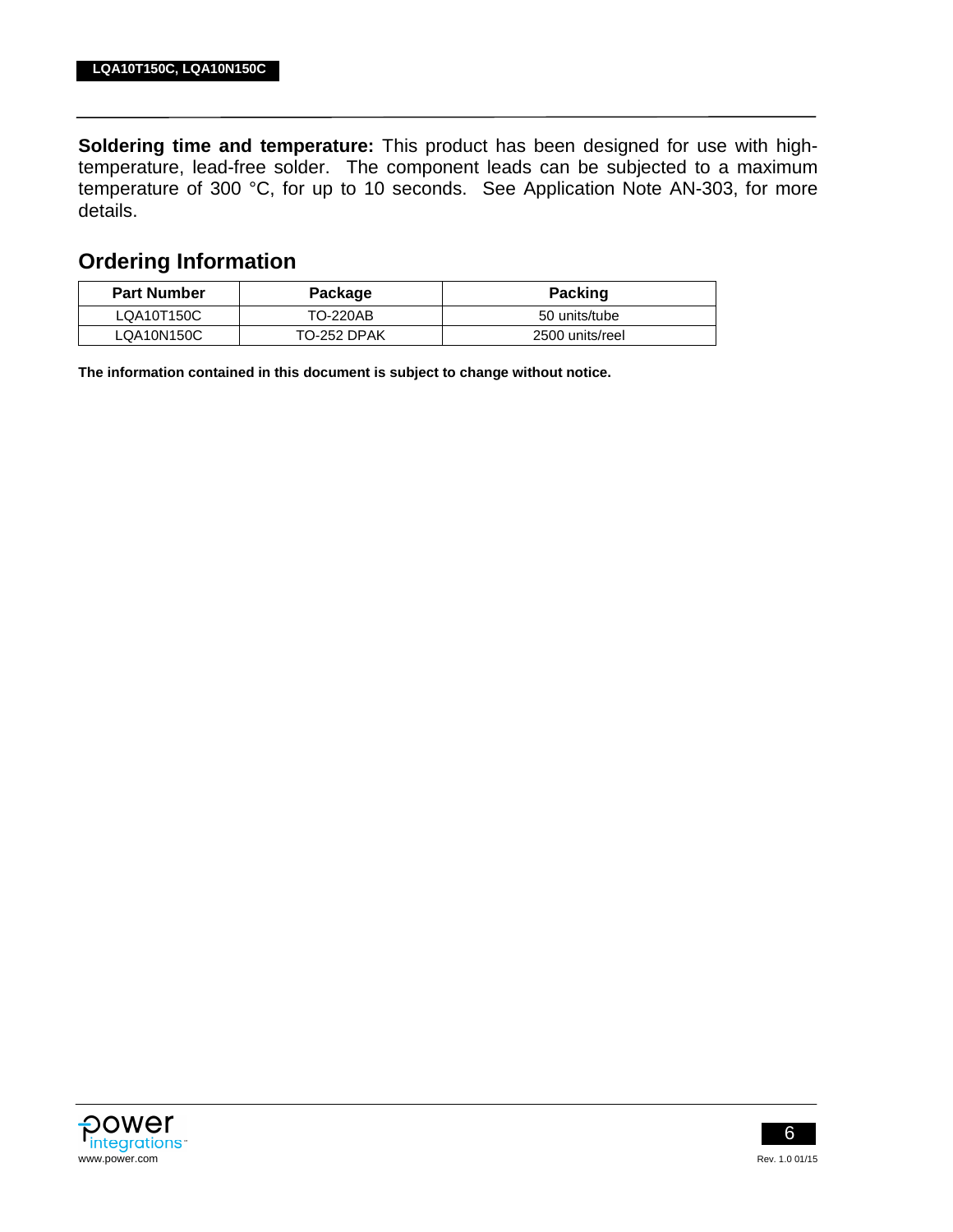| <b>Revision</b> | <b>Notes</b>                                  | Date  |
|-----------------|-----------------------------------------------|-------|
| 1.0             | Initial Release                               | 12/14 |
| 1.0             | Corrected IF(AVG) per diode to 5 A on page 1. | 01/15 |